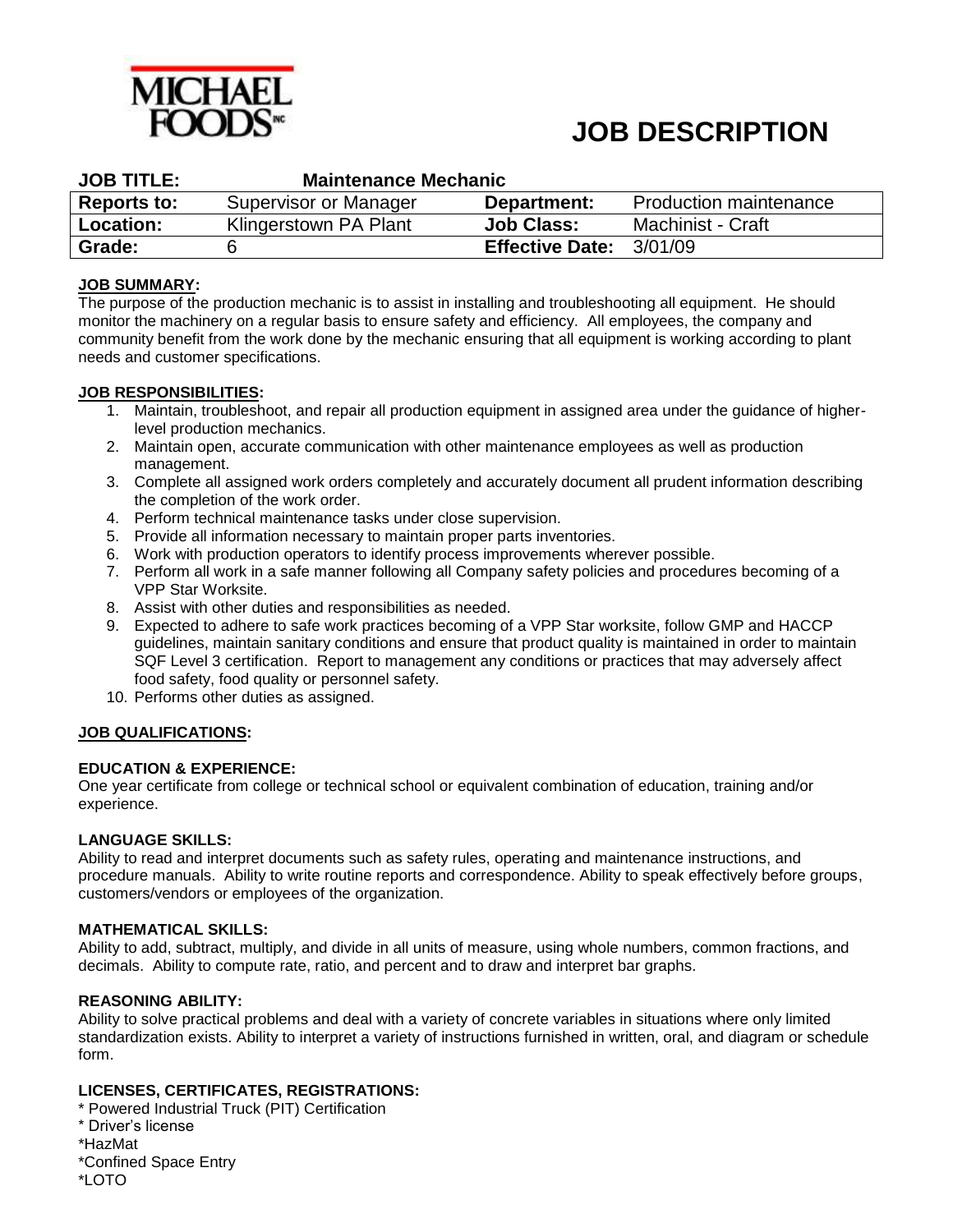# **OTHER SKILLS AND ABILITIES**:

Specific skills and abilities required that are not included in other sections:

- 1. Experience in a maintenance occupation in a manufacturing environment with strong industrial electrical ability or equivalent combination of education and experience sufficient to successfully perform the essential duties.
- 2. Basic understanding of 3-phase electricity.
- 3. Ability to maintain various pumps (positive pressure, centrifugal, etc.).
- 4. Ability to work independently when directed.
- 5. Ability to structurally weld varying common metals.
- 6. Working knowledge of motor controllers, low voltage electrical systems, proximity switches, photo-eyes, and variable frequency drives.
- 7. Basic understanding of schematics and blue prints.
- 8. Basic understanding of various diagnostic equipment including, but not limited to, ohms meters, voltage meters, etc.
- 9. Thoroughly understand and follow all OSHA and Company regulations as they relate to the maintenance field (LOTO, CSE, PPE, etc.).
- 10. Strong written and verbal skills.
- 11. Strong mathematical and analytical skills.

### **COGNITIVE DEMANDS:**

*Note: In terms of a workday, "Occasionally" equals 1% to 33%; "Frequently" 34% to 66%; "Continuously" 67% to 100%.*

| Employee's job requires           | Not at all        | <b>Occasionally</b> | Frequently | <b>Continuously</b> | <b>Comments</b> |
|-----------------------------------|-------------------|---------------------|------------|---------------------|-----------------|
| Problem Solving                   |                   |                     | X          |                     |                 |
| Making Decisions - task oriented  |                   |                     | X          |                     |                 |
| Making Decisions - strategic      | $\checkmark$<br>⌒ |                     |            |                     |                 |
| Provide work direction to others  | $\checkmark$<br>⋏ |                     |            |                     |                 |
| Supervising (direct reports)      | $\check{ }$<br>⋏  |                     |            |                     |                 |
| <b>Interpreting Data</b>          |                   | X                   |            |                     |                 |
| Organizing                        |                   | X                   |            |                     |                 |
| Planning                          |                   | X                   |            |                     |                 |
| Communication (written or verbal) |                   |                     |            | X                   |                 |
| Other:                            |                   |                     |            |                     |                 |

# **WORKING CONDITIONS:**

| <b>Employee's job requires</b> | Not at all | <b>Occasionally</b> | Frequently | <b>Continuously</b> | <b>Comments</b> |
|--------------------------------|------------|---------------------|------------|---------------------|-----------------|
| Indoor                         |            |                     |            | X                   | 90%             |
| Outdoor                        |            | X                   |            |                     | 10%             |
| <b>High Temperatures</b>       |            | X                   |            |                     |                 |
| <b>Cold Temperatures</b>       |            | X                   |            |                     |                 |
| <b>Loud Noises</b>             |            | X                   |            |                     |                 |
| <b>Fumes</b>                   |            | X                   |            |                     |                 |
| Exposure to VDT screen         |            | X                   |            |                     |                 |
| Dust                           |            | X                   |            |                     |                 |
| Damp                           |            | X                   |            |                     |                 |
| Other:                         |            |                     |            |                     |                 |

### **EQUIPMENT USE AND FREQUENCY:**

| Employee's job requires | Not at all        | <b>Occasionally</b> | Frequently | <b>Continuously</b> | <b>Comments</b> |
|-------------------------|-------------------|---------------------|------------|---------------------|-----------------|
| Telephone               |                   | х                   |            |                     |                 |
| Copier                  |                   | X                   |            |                     |                 |
| Computer                |                   | X                   |            |                     |                 |
| <b>Fax Machine</b>      |                   | X                   |            |                     |                 |
| 10 Key:                 | $\checkmark$<br>⋏ |                     |            |                     |                 |
| Forklift                |                   | X                   |            |                     |                 |
| Pallet Jack             |                   | X                   |            |                     |                 |
| Other:                  |                   |                     |            |                     |                 |